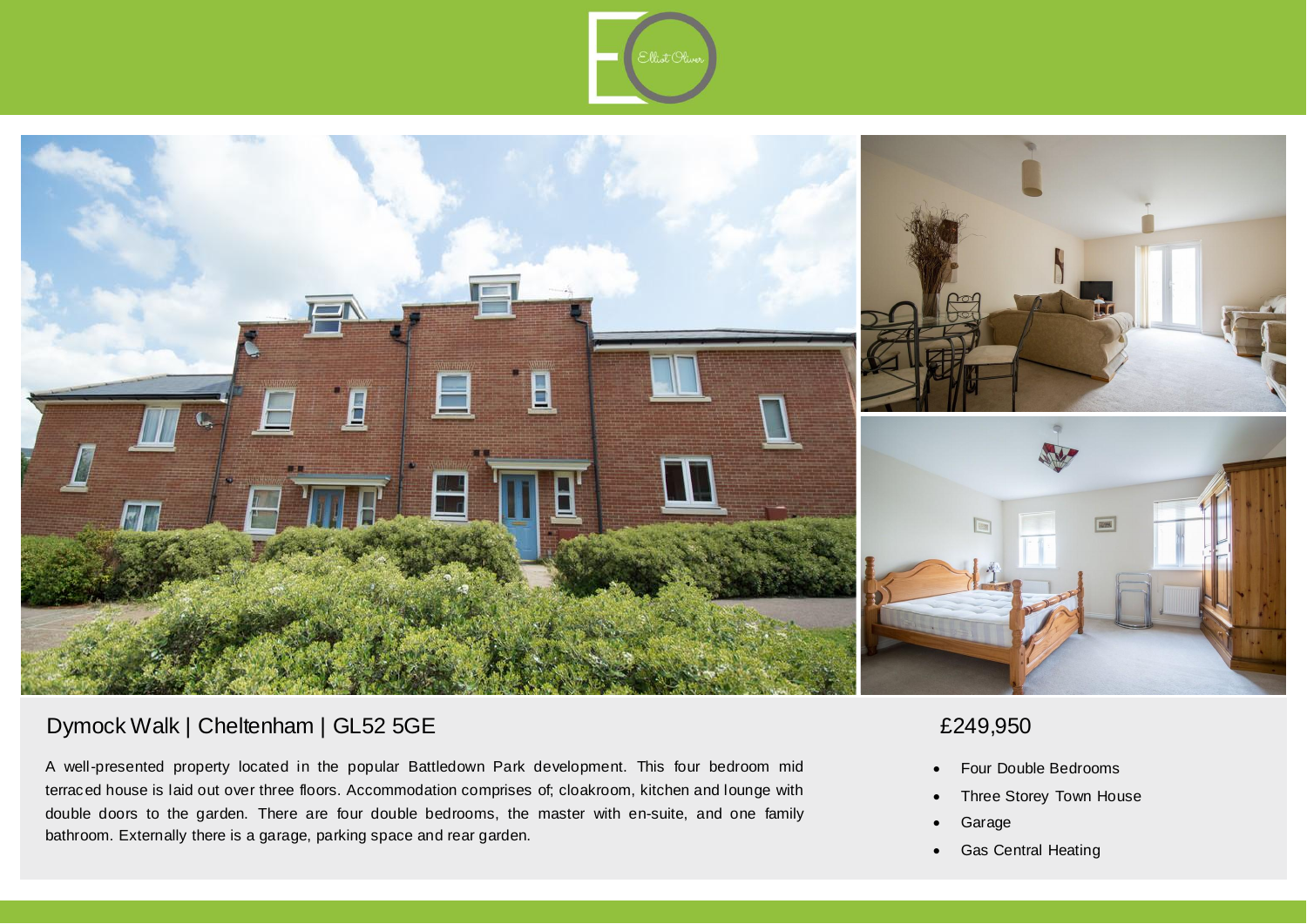

### Property Description

#### **HALLWAY**

10' 9" x 7' 5" (3.28m x 2.26m) Front door with brass handle, chain and letterbox. Various switches and sockets. Smoke alarm. Radiator. Thermostat. Pendant light fitting. Carpet to floor.

#### **CLOAKROOM**

6' 34" x 3' 20" (2.69m x 1.42m) White panelled door with brass sprung handle. Sash style double glazed window. White corner sink with pedestal and chrome taps. Tiled splash back. WC. Extractor fan. Pendant light fitting. Fuse box. Vinyl to floor.

#### **KITCHEN**

10' 9" x 7' 5" (3.28m x 2.26m) White panelled door with brass sprung handle. Various switches and sockets. Sash style double glazed window. Beech effect wall and base units with chrome effect handles. Black granite effect worktop. Stainless steel sink and drainer with tap. Extractor. Electrolux electric oven. Electrolux gas hob burner. Candy washing machine. Indesit fridge/freezer.

Pendant light fitting. Heating control. Vinyl to floor.

#### **LOUNGE**

16' 34" x 14' 49" (5.74m x 5.51m) White panelled door with brass sprung handle. Various switches and sockets. 2x pendant light fittings. Door stop. Heating control. TV aerial. Phone point. Double patio doors to garden. Heating control. White panelled door with brass sprung handle to cupboard. Carpet to floor.

#### **BEDROOM TWO**

14' 5" x 10' 9" (4.39m x 3.28m) White panelled door with brass sprung handle. Various switches and sockets. 2x radiator. 2x double glazed windows. Door to ensuite. Carpet to floor.

#### **ENSUITE**

White panelled door with brass sprung handle and lock. Double shower cubicle. Shower connected to mains. Sink and pedestal. WC. Part tiled walls. Radiator. Vinyl to floor.

#### **BEDROOM THREE**

9' 8" x 7' 4" (2.95m x 2.24m) White panelled door with brass sprung handle. Various switches and sockets. Radiator. Telephone point. Pendant light. Carpet to floor.

#### **BATHROOM**

2' 1" x 2' 0" (0.64m x 0.61m) White panelled door with brass sprung handle and lock. Double glazed sash window. Bath. Shower connected to mains. Shower screen. Sink and pedestal. WC. Pendant light fitting. Vinyl to floor.

#### **BEDROOM THREE**

14' 5" x 10' 1" (4.39m x 3.07m) White panelled door with brass sprung handle. Various switches and sockets. Pendant light fitting. Velux window. Carpet to floor.

#### **BEDROOM FOUR**

14' 5" x 14' 1" (4.39m x 4.29m) White panelled door with brass sprung handle. Various sockets and switches. Pendant light fitting. Velux window. Carpet to floor.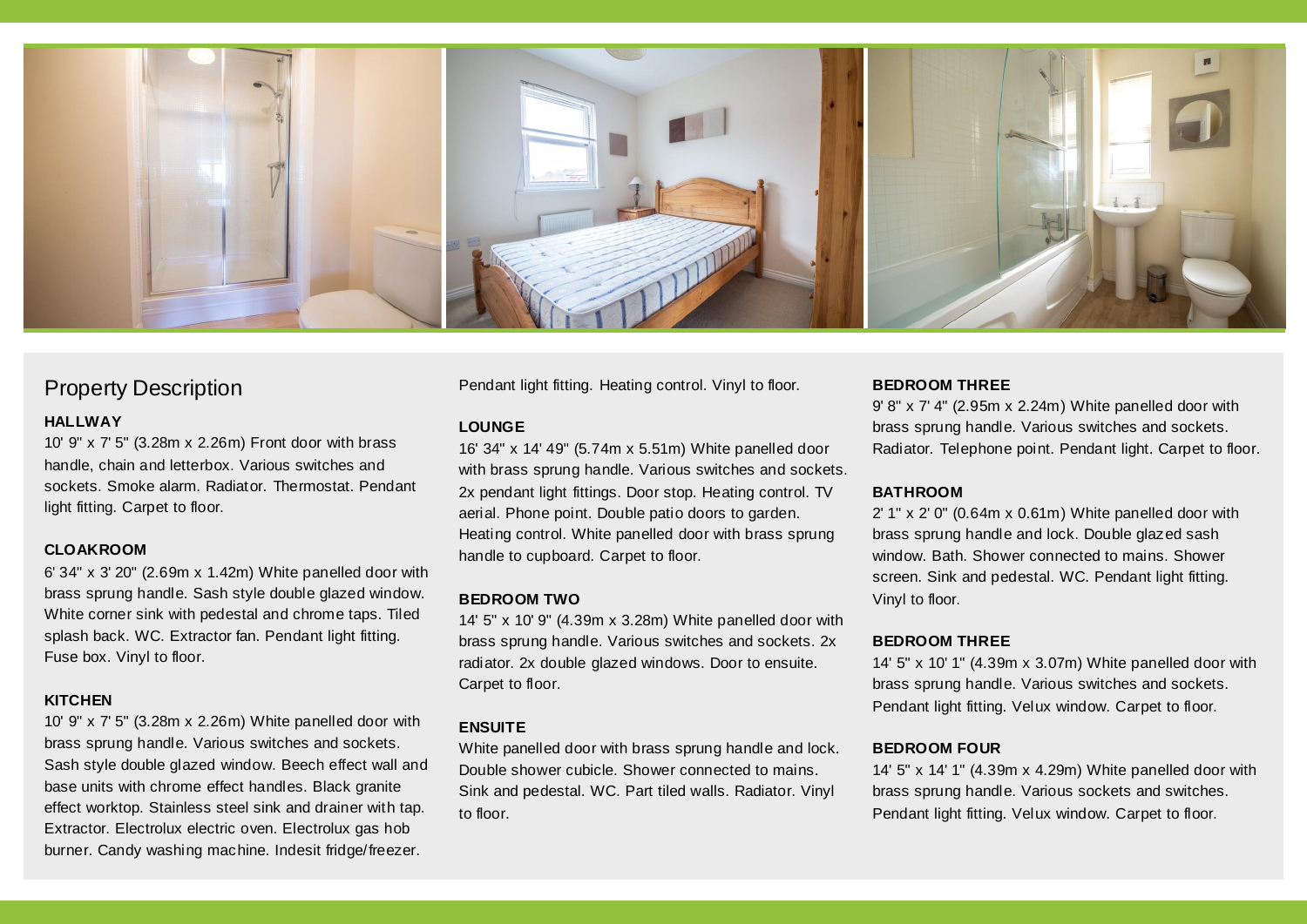



**Tenure** 

Freehold

Council Tax Band D

## Viewing Arrangements Strictly by appointment

### Contact Details

101 Promenade Cheltenham **Gloucestershire** GL50 1NW

www.elliotoliver.co.uk info@elliotoliver.co.uk 01242 321091